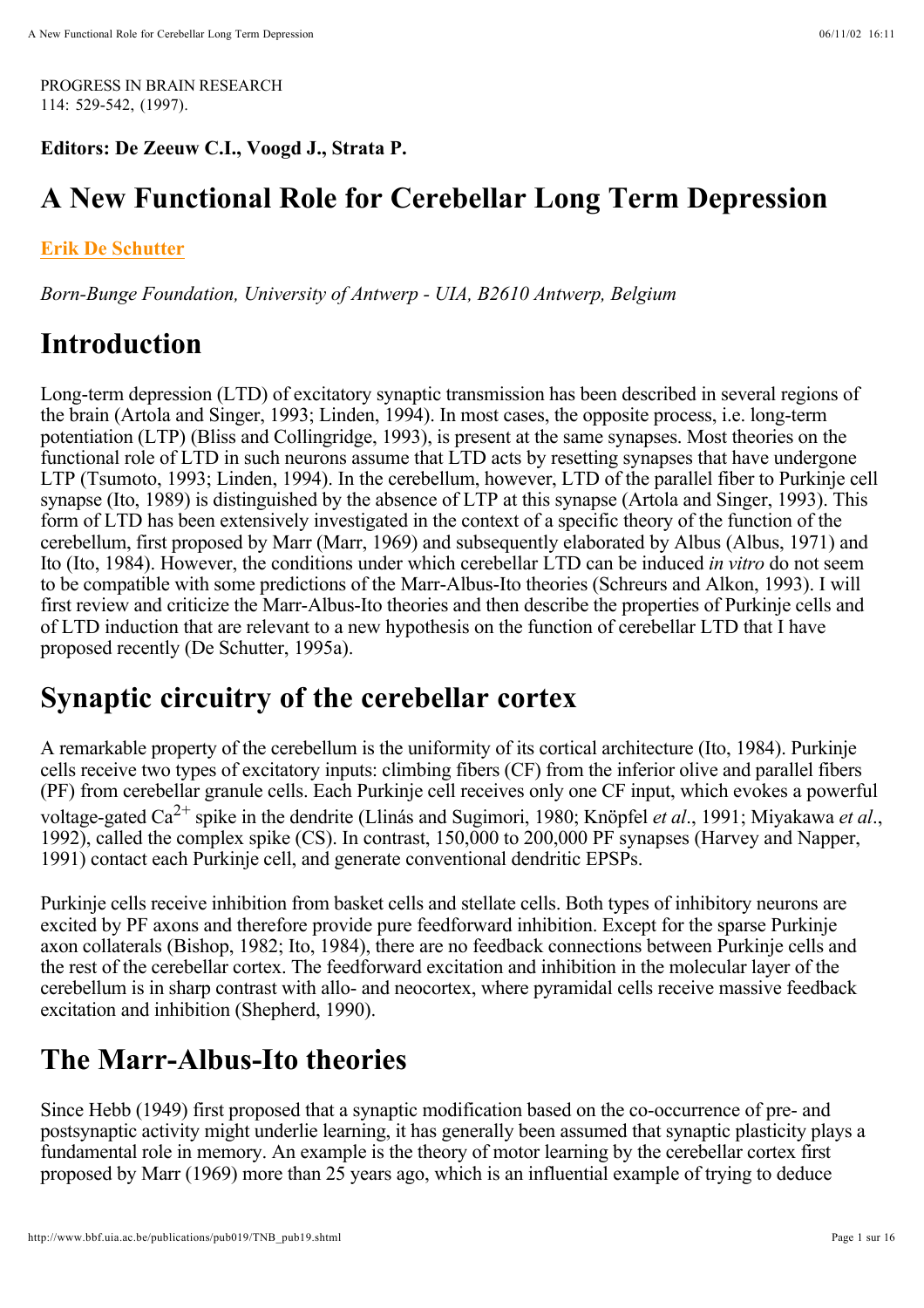neural function from structure. Marr proposed that PF synapses onto Purkinje cells are facilitated when they are activated together with the CF. In this theory the cerebellum learns motor skills by storing memory traces at the PF synapse under instruction of the olivary nucleus, which would signal correct performance. A few years later, Albus (1971) refined this theory by suggesting that the cerebellum functions as a modified perceptron (Minsky and Papert, 1969) pattern-classification device, with the complex spike as the unconditioned stimulus and mossy fiber (MF) input as the conditioned stimulus. Albus also proposed that the CF stimulus is an error signal and that the PF synapse is weakened instead of facilitated. This last hypothesis became known as the Marr-Albus theory (Fig. 1), which predicted the existence of LTD before any plasticity of synapses onto Purkinje cells was found. The theory was further extended by Ito in his flocculus hypothesis (Ito, 1984)



Fig. 1: Schematic illustration of the synaptic plasticity assumed in the Marr-Albus theory of motor learning in the cerebellum. Modified with permission from Ito (1984).

The Marr-Albus-Ito theories have always been controversial (Llinás, 1981; Thompson, 1986; Lisberger, 1988; Bloedel, 1992). In the early eighties, when the first experimental indications for the presence of LTD in Purkinje cells were found (Ito *et al.*, 1982), discussions presented the mere existence of LTD as a proof of the Marr-Albus theory (Ito, 1989) and vice versa (Llinás and Yarom, 1981). Even now, most investigators of the mechanisms underlying LTD automatically assume that it plays a role in motor learning (Linden et al., 1991; Konnerth et al., 1992). More recent theories of motor learning involving the cerebellum also require LTD as the biophysical substrate of memory (Ito, 1989; Houk et al., 1990).

# **A critique of the Marr-Albus-Ito theories**

This section presents a brief overview of the experimental work of the last decade which is relevant to the Marr-Albus-Ito theories. The goal of this overview is not to be complete, but to support the argument that it has not been proven experimentally that the cerebellar circuit is the neuronal substrate for motor learning and that some evidence actually suggests that cerebellar LTD is not an important factor in such learning. This does not imply that the cerebellum plays no role at all in motor learning, but that its function is more indirect than the Marr-Albus-Ito theories suggest.

The function of the cerebellum in motor learning has been extensively investigated in the context of classical conditioning of simple motor acts (Thompson, 1986; Lisberger and Pavelko, 1988; Hardiman and Yeo, 1992; Harvey et al., 1993; Krupa et al., 1993; Perrett et al., 1993). Unfortunately the literature on this subject is inconclusive, with many authors contradicting each other. This may be because most of the results are based on lesion studies, for which it is difficult to distinguish between performance deficits and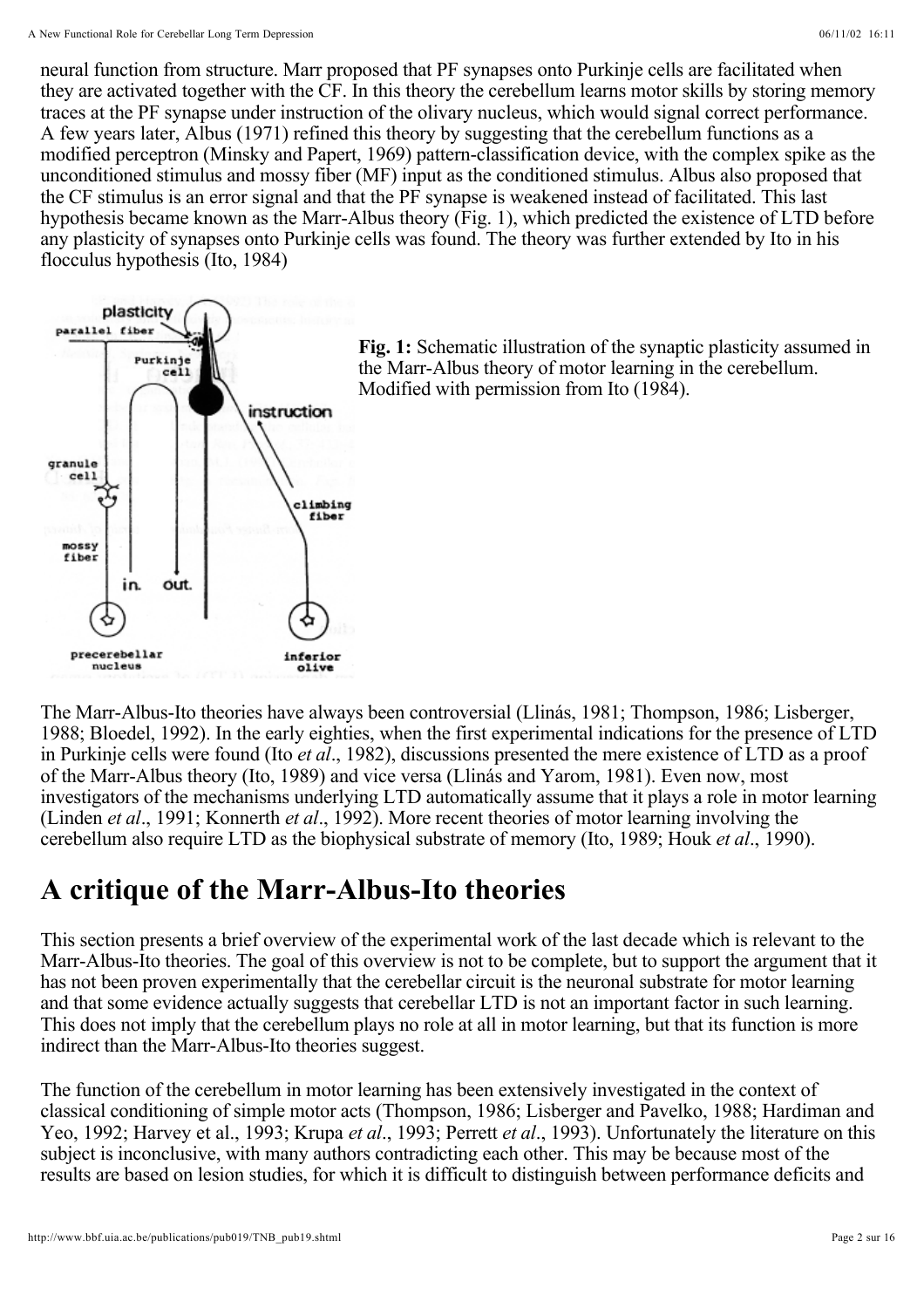learning deficits (Bloedel, 1992) and because of variations in the location and extent of the lesions. As such this experimental approach has not provided convincing proof that the cerebellum is the site of motor learning.

A recent addition to this approach was the use of knockout mice to study the function of LTD. LTD is absent in mice (Aiba et al., 1994b; Conquet et al., 1994) lacking a metabotropic glutamate receptor subtype (Nakanishi, 1992). When such mutants are trained on the eye blink reflex using a standard paradigm of classical conditioning (Thompson, 1986), they can learn as well as normal animals during the first 3 days of training, but on the fourth and fifth day the mutant animals learn significantly less (Aiba et al., 1994b). As is often the case with knockout mice (Routtenberg, 1995), this result is difficult to interpret. However, it is impossible to reconcile the initially normal learning with the Marr-Albus-Ito theories. Moreover, it is difficult to attribute the learning deficits during the later phase to any specific brain location, because these animals also show reduced hippocampal LTP (Aiba et al., 1994a) and potential synaptic plasticity deficits in other brain structures were not investigated.

As it seems difficult to proof that the cerebellum is the site of behavioral motor learning, one could maybe show that Purkinje cell activity changes during learning as predicted by the Marr-Albus-Ito theory. An example of this approach are studies on the adaptation of the gain of the vestibulo-ocular reflex (VOR). The change in gain is abolished by lesions of the oldest part of the cerebellum, the flocculus (Ito, 1984). Ito proposed the flocculus hypothesis of motor learning as a specific instance of the Marr-Albus theory (Ito, 1982). It suggests that CF activity would induce changes in Purkinje cell SS activity during VOR adaptation which should be opposite to the changes in gain (because Purkinje cells inhibit the neurons driving the motor reflex). Several experiments seemed to confirm this hypothesis. For example, complex spike activity in the flocculus represents retinal error (Ghelarducci et al., 1975) and in some monkey Purkinje cells the changes in simple spike (SS) activity were opposite to the change in VOR gain (Watanabe, 1984). Other experiments suggest that the picture is more complex, as the SS activity in floccular Purkinje cells can also encode retinal error and sometimes the change in SS activity is even similar to the change in gain (Miles *et al.*, 1980). This led to a vivid discussion between a group proposing that the site of VOR learning was in the brainstem (Miles and Lisberger, 1981) and Ito (1989)who claimed that these experiments were flawed because the "wrong" Purkinje cells were recorded. Recently Lisberger presented an extensive series of experiments which try to resolve this issue (Lisberger, 1994; Lisberger *et* ., 1994a, b). He found that the same Purkinje cells can change SS activity either in the same or in the *al* opposite direction of the VOR gain, depending on the experimental paradigm used (Lisberger et al., 1994a). He proposed a new model in which learning requires changes of inputs to both Purkinje cells and brainstem neurons (Lisberger, 1994). While cerebellar LTD could play some role in these changes, it does not seem very likely as not only the strength but also the timing of the PF inputs must be modified.

A third approach would be to demonstrate that the CF input is an error signal. Again such studies have produced conflicting results. For example, several groups have reported increases in CF firing in decerebrated animals when locomotion on a treadmill is perturbed (Andersson and Armstrong, 1987; Lou and Bloedel, 1992; Yanagihara and Udo, 1994). But while a transient increase in CF firing has been found during the learning of arm movements in awake monkeys, it was not related to any subsequent change in SS firing rate (Ojakangas and Ebner, 1992). In another monkey experiment, the SS firing seemed to be the "error signal", as it increased in half of the recorded Purkinje cells during slip of a hand-held object, while no CS activity was evoked at all (Dugas and Smith, 1992).

A less evident approach has been to investigate changes in SS firing induced by CS activity in the same Purkinje cell, assuming that induction of LTD would cause a decrease in the SS frequency. In some cases an increase in SS firing after the CS was found instead (Ebner *et al.*, 1983; Sato *et al.*, 1992) or changes were inconsistent (Ojakangas and Ebner, 1992). However, this experimental approach cannot provide any evidence for or against LTD, as such an interpretation of the data would require the unlikely assumption that mossy fiber inputs remained constant during the analysis. Similarly, the increase in the frequency of Purkinje cell SS after destruction of the olivary nucleus (Colin *et al.*, 1980) is unlikely to be caused by a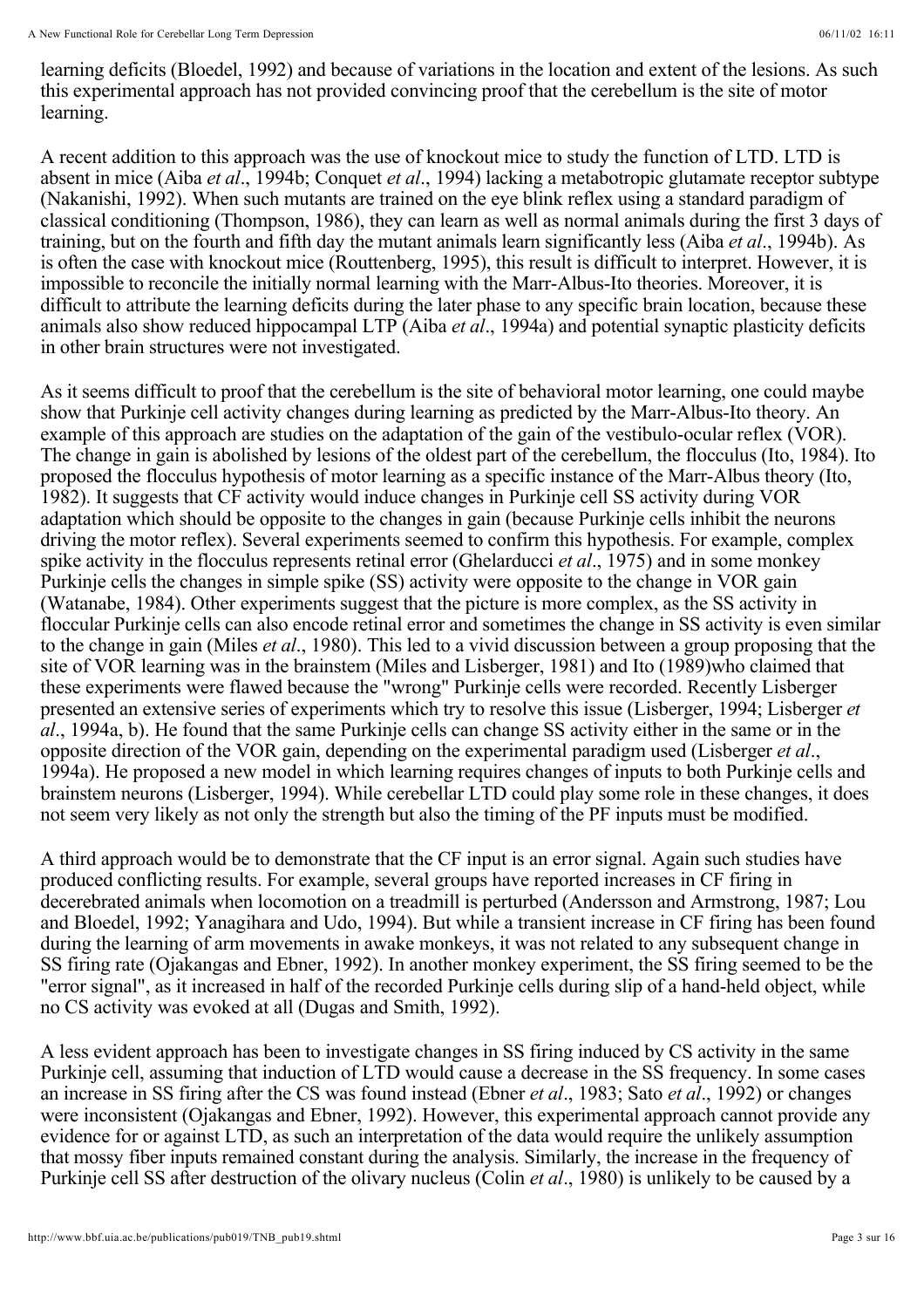progressive absence of LTD, because such changes were also seen within a few seconds after cooling of the olive (Montaloro *et al.*, 1982). A more probable cause of the increase in SS firing rate are changes in other inputs to the Purkinje cells, evoked by the silencing of CF contacts onto inhibitory cortical neurons (Ito, 1984) and onto neurons of the deep cerebellar nuclei (Van Der Want et al., 1989).

Finally, many properties of the CF input have been discovered over the last two decades that are not explained by the theories of Marr (1969) and Albus (1971). For example, anatomical studies suggest that CF inputs are organized into 6 or 7 distinct sagittal zones (Voogd and Bigare, 1980), while multi-unit recordings have demonstrated that CF can synchronously activate sagitally aligned Purkinje cells (Sasaki *et*  al., 1989; Welsh et al., 1995). This has led Bloedel (1992) to suggest that the role of the CF input might be to select functional populations of Purkinje cells by transiently increasing their sensitivity to MF inputs (Ebner et al., 1983). Another anatomical finding which is difficult to reconcile with the Marr-Albus-Ito theories are the CF collaterals to neurons in the deep cerebellar nuclei (Van Der Want et al., 1989). Similarly, it is not clear how error signals could be generated by the olive, which is in fact a slowly oscillating network (Llinás and Yarom, 1981) that seems to gate excitatory inputs (Lampl and Yarom, 1993) so that the CF fires in phase to the endogenous frequency of about 1 Hz (Sasaki et al., 1989). The oscillatory properties of the olivary nucleus have led Llinás and Welsh to propose that the olivocerebellar circuit serves as a clock that is essential for the proper timing of movements (Sugihara et al., 1993; Welsh et al., 1995). Despite the fact that many authors have proposed alternative theories about the function of the CF input (Bloedel, 1992; Welsh *et al.*, 1995), none has made any suggestions about the functional role of cerebellar LTD.

# **Long-term depression in Purkinje cells**

Apart from indirect evidence obtained in extracellular recordings of Purkinje cells in vivo (reviewed in Ito (1989)), the first experimental evidence for LTD came from work by Ito and his colleagues in the early eighties (Ito et al., 1982). They claimed to evoke in vivo LTD in floccular Purkinje cells by conjunctive stimulation of the inferior olive and the vestibular nerve (MF input). Subsequently, similar results were reported for PF tract stimulation in combination with inferior olive stimulation (Ito and Kano, 1982; Ekerot and Kano, 1989), though others could not reproduce these findings (Llinás et al., 1981). In successful experiments, LTD was always restricted to the activated MF (Ito *et al.*, 1982) or PF inputs (Ito and Kano, 1982; Ekerot and Kano, 1989). But a large number of conjunctive activations (usually 100 or more at 1 to 4 Hz, the physiological CF frequency) were used to evoke LTD.

The existence of cerebellar LTD remained controversial until the phenomenon was shown to exist in slice preparations (Sakurai, 1987; Crépel and Jaillard, 1991; Konnerth et al., 1992) and in cultured Purkinje cells (Hirano, 1990; Linden *et al.*, 1991). These preparations have also provided insights into the pharmacological and biochemical properties of LTD. I will only mention facts relevant to the induction of LTD, a complete review can be found in Linden (1994). The expression of cerebellar LTD is probably located entirely at the postsynaptic site. LTD in Purkinje cells can be induced by activation of alpha-amino-3-hydroxy-5-methyl-isoxazole-4-propionate (AMPA) and metabotropic receptors (Ito and Karachot, 1990; Linden *et al.*, 1991) in conjunction with an elevated dendritic  $Ca^{2+}$  concentration (Sakurai, 1990; Konnerth et al., 1992). In the classic scheme, release of glutamate by the PF would activate the AMPA and metabotropic receptors, while the CF input would cause  $Ca^{2+}$  influx through voltage-gated dendritic Ca<sup>2+</sup> channels (Knöpfel *et al.*, 1991; Miyakawa *et al.*, 1992). However, any mechanism that causes elevated Ca<sup>2+</sup> concentrations, like depolarization of the Purkinje cell, can induce LTD of activated PF synapses (Crépel and Jaillard, 1991; Linden *et al.*, 1991; Konnerth et al., 1992). The Na<sup>+</sup> influx through the AMPA receptor channel, which may be enhanced by increased activity of the  $Na^+$ -Ca<sup>2+</sup> exchanger (Staub *et al.*, 1992), may be a necessary co-factor to the induction (Linden *et al.*, 1993). Some groups have provided indications that the release of nitric oxide is also needed (Shibuki and Okada, 1991; Daniel *et al.*, 1993) or even sufficient in combination with the rise in  $Ca^{2+}$  concentration (Lev-Ram *et al.*, *et al.*, 1991) in conjunction with an elevated dendritic  $Ca^{2+}$ *et al*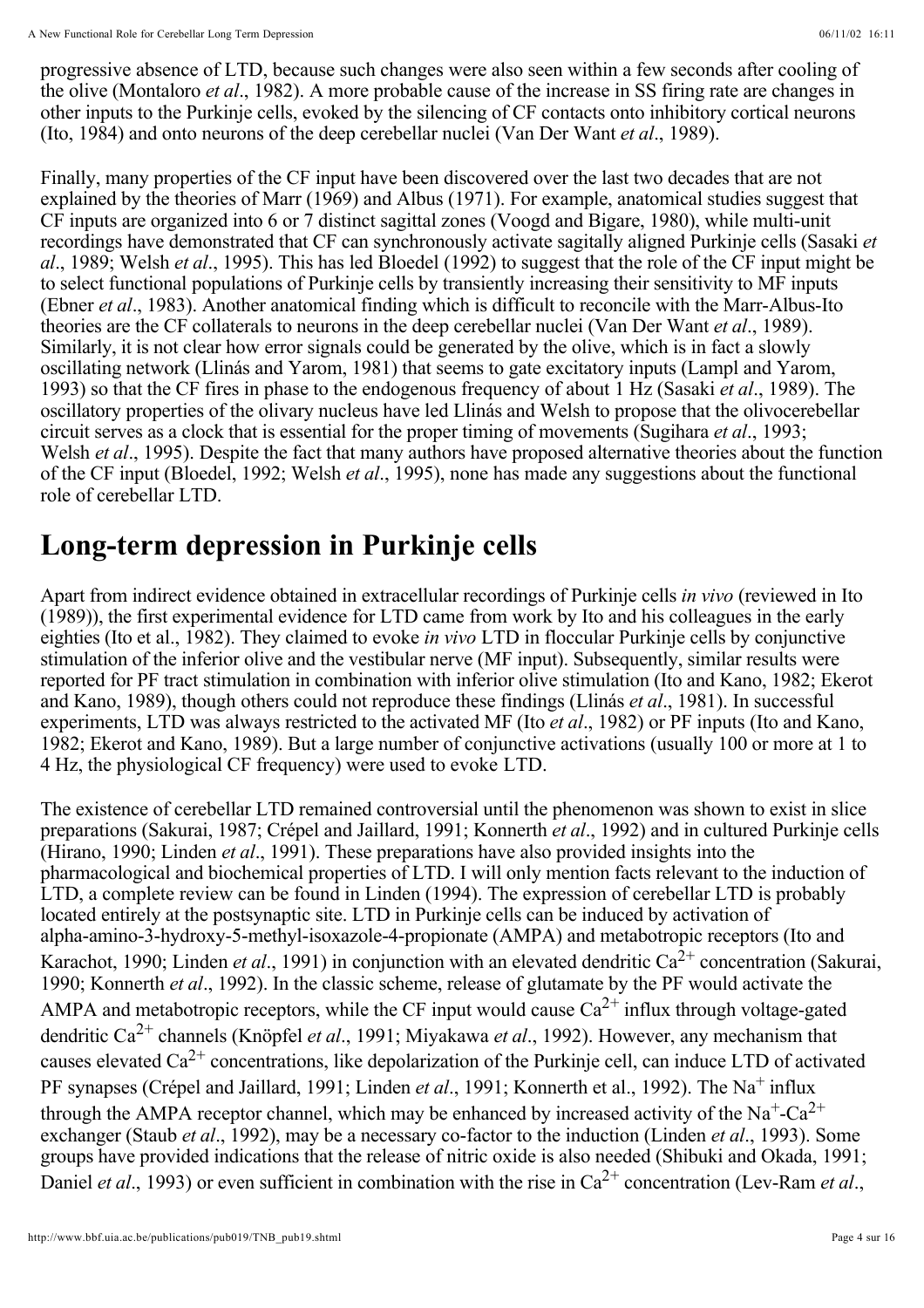1995) to induce LTD, but this is contradicted by experiments in cell culture (Linden *et al.*, 1995) and remains highly controversial (Vincent, 1996).

Much less is known about the extinction of LTD, which seems to be quite variable. Sometimes LTD recovers after 40 min (Sakurai, 1987; Crépel and Jaillard, 1991), but usually it persists for up to several hours (Linden, 1994).

Finally the minimal induction requirements have not been defined. While many researchers use similar stimulation protocols in slice as *in vivo* (i.e. 100 CF activations) (Sakurai, 1987; Schreurs and Alkon, 1993), there is evidence that a smaller number of CF-PF pairings might be sufficient  $(8 \text{ in Cs}^+$ -loaded Purkinje cells (Konnerth et al., 1992)). In one report, LTD could be evoked in only half of the tested Purkinje cells by strong depolarization in conjunction with 600 PF stimulations at 1 Hz (Crépel and Jaillard, 1991). Data on how much a single PF synapse can be weakened by LTD are not available (though recent technological advances may make such measurements possible (Barbour, 1993)), but the effect on composite EPSPs is relatively weak (a depression of 20 to 50% (Sakurai, 1987; Crépel and Jaillard, 1991; Konnerth *et al.*, 1992)).

#### **The induction properties of LTD do not fit the Marr-Albus-Ito theories**

The available information suggests that induction of LTD in vivo might require conditions which are difficult to reconcile with the Marr-Albus-Ito theories. For example, it is hard to imagine that motor learning in a natural environment would depend on 100 conjunctive CF-PF activations in a minute or less. Many of the differences between the *in vivo* and *in vitro* studies might be explained by the absence of inhibition in the latter, either by pharmacological block (Sakurai, 1987; Crépel and Jaillard, 1991), or by cutting the axons of inhibitory interneurons (Konnerth et al., 1992). It is more difficult to induce cerebellar LTD if normal inhibition is present (Ekerot and Kano, 1985; Schreurs and Alkon, 1993). It has been suggested that this effect of inhibition is a stimulus artifact (Ito, 1996), but it is is unlikely that electrical stimulation is the sole cause of the inhibition. First, during on-beam stimulation, as used to activate PF for the induction of LTD, no IPSPs are observed in intracellular recordings, while they are obvious during off-beam stimulation (Ajima and Ito, 1995). Second and more important, whole-cell voltage-clamp recordings of Purkinje cells in slice show the presence of continuous spontaneous inhibitory inputs (Vincent et al., 1992). Others have proposed that the inhibitory effect is due to a suppression of the plateau potential that can follow a CS (Ekerot and Kano, 1985), but these plateaus are often absent in experiments where LTD was induced (Sakurai, 1987). Recent  $Ca^{2+}$  imaging experiments have demonstrated that inhibition can selectively suppress the  $Ca^{2+}$  influx during a CS (Callaway et al., 1995). The interference of inhibition with the induction of LTD has been invoked to explain experiments in which LTD could not be found when the Marr-Albus-Ito theories predicted it should be present (Ito, 1989), but in fact these theories do not provide any explanation why normal inhibition should interfere with motor learning. The new hypothesis (De Schutter, 1995a) provides a simple functional explanation for the interaction between of LTD induction and inhibition.

The most serious problem with using the Marr-Albus-Ito theories to explain the function of LTD, is the required timing of the CF input. To attain maximum depression, the CF input must occur about 10 ms to 100 ms before the PF activation, so that the rise in  $Ca^{2+}$  concentration is maximal (Ekerot and Kano, 1989; Schreurs and Alkon, 1993). However, such a sequence is opposite to what classical conditioning and the Marr-Albus theory would suggest, as the "error signal" (the CF) should come after the conditioned stimulus (the PF) (Schreurs and Alkon, 1993). In fact, when the standard timing of the classical conditioning paradigm is used in slice, no LTD is induced (Karachot et al., 1994).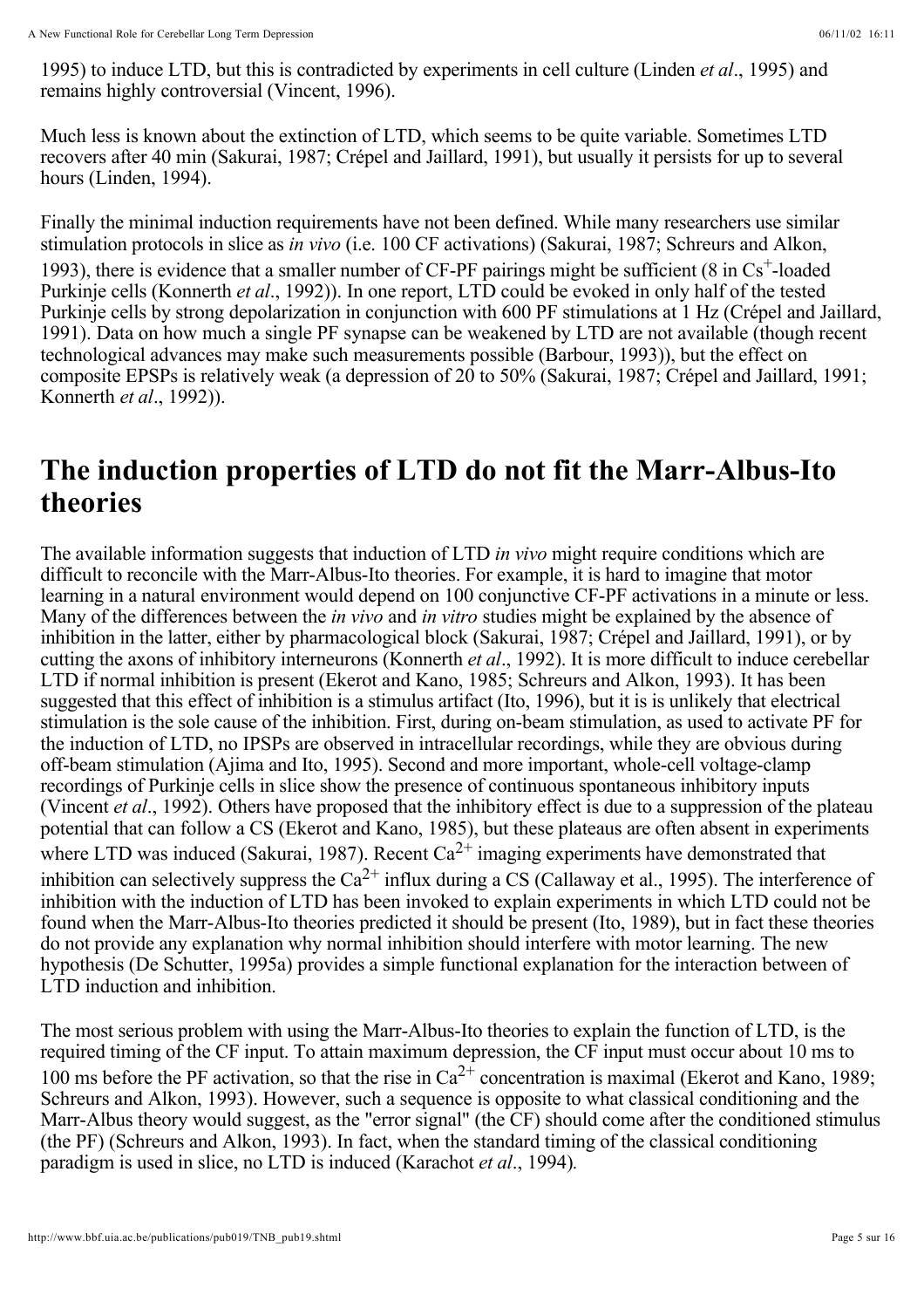Recent experimental evidence suggests that beside the classical CF-induced LTD, one can also induce LTD by PF stimulation alone (N.A. Hartell, 4th IBRO Meeting, Kyoto 1995; G.J. Augustine, personal communication). These findings fit well with recent  $Ca^{2+}$ -imaging experiments showing localized increases of the intradendritic Ca<sup>2+</sup> concentration evoked by focused PF stimulation (Midtgaard *et al.*, 1993; Denk *et* al., 1995; Eilers et al., 1995) and older reports demonstrating that the CF input is not required to induce LTD (Crépel and Jaillard, 1991; Linden et al., 1991; Konnerth et al., 1992). PF-induced LTD is possible because the local elevations of  $Ca^{2+}$  concentration that coincide with the activation of AMPA and metabotropic receptors are sufficient to induce LTD of the activated PF synapses. This recent experimental evidence contradicts older reports showing that PF stimulation alone could not induce LTD *in vivo* (Ito et al., 1982; Ekerot and Kano, 1985). This might again be explained by the fact that LTD is not easy to induce *in vivo*, as 100 to 1000 CF-PF pairings were required to induce cerebellar LTD (Ito *et al.*, 1982; Ekerot and Kano, 1985; Ekerot and Kano, 1989).

# **Other forms of plasticity at Purkinje cell synapses**

Adult Purkinje cells lack N-methyl-D-aspartate (NMDA) receptors (Farrant and Cull-Candy, 1991; Llano et al., 1991b) and consequently classical LTP cannot be induced in these neurons (Artola and Singer, 1993). However, a form of potentiation of PF synapses has been described by several authors (Sakurai, 1987; Hirano, 1990; Crépel and Jaillard, 1991; Schreurs and Alkon, 1993). This potentiation is elicited by 1 to 4 Hz stimulation of PF fibers without CF activation and is more easily obtained if the Purkinje cell is hyperpolarized (Crépel and Jaillard, 1991). Because it decays rapidly over 10 to 50 min (Sakurai, 1987), it is similar to the short term potentiation (STP) of excitatory synapses described in the hippocampus (Malenka and Nicoll, 1993). STP can be induced in CA1 pyramidal cells by activating  $Ca^{2+}$ channels (Kullmann *et al.*, 1992), without the NMDA receptor activation which seems to be required for LTP induction (Malenka and Nicoll, 1993). A recent report claiming that LTP could be induced in Purkinje cells also described experiments in hyperpolarized cells (Salin et al., 1995).

Recently, two groups have reported plasticity of the inhibitory synapses on Purkinje cells (Llano et al., 1991a; Kano et al., 1992; Vincent et al., 1992). Gamma-aminobutyric acid (GABA) receptor-mediated chloride currents are potentiated after short trains of CF activation (Kano et al., 1992). Again, the elevation of the intradendritic Ca<sup>2+</sup> concentration is the important evoking factor and the CF activation can be replaced by depolarization (Llano *et al.*, 1991a; Kano *et al.*, 1992; Vincent *et al.*, 1992). This potentiation seems to be postsynaptic as it applies also to currents evoked by applied GABA (Llano *et al.*, 1991a). However, the potentiation is non-specific because it does not require activation of the inhibitory inputs during the depolarization (Llano *et al.*, 1991a). It extinguishes in less than an hour (Kano *et al.*, 1992; Vincent et al., 1992). Unfortunately all these results were obtained in Cs<sup>+</sup>-loaded Purkinje cells only and confirmation of the plasticity of inhibitory synapses under normal physiological conditions is still lacking.

# **The control over dendritic spiking in Purkinje cells**

Purkinje cells are well known for the marked presence of  $Ca^{2+}$  channels in their dendrites, which cause  $Ca^{2+}$  dendritic spikes *in vitro* (Llinás and Sugimori, 1980). Purkinje cells often burst in slice recordings, sometimes spontaneously or during current injection (Llinás and Sugimori, 1980). When inhibition is completely blocked in cerebellar slices by application of picrotoxin, most adult Purkinje cells burst continuously (Jaeger and Bower, 1994).

Purkinje cells *in vivo*, however, never generate large dendritic  $Ca^{2+}$  spikes under normal conditions, except during a complex spike caused by a CF input (Armstrong and Rawson, 1979; Montaloro et al., 1982). They fire simple somatic spikes at a fast, stochastic rhythm of 30 to 100 Hz (Murphy and Sabah, 1971; Armstrong and Rawson, 1979).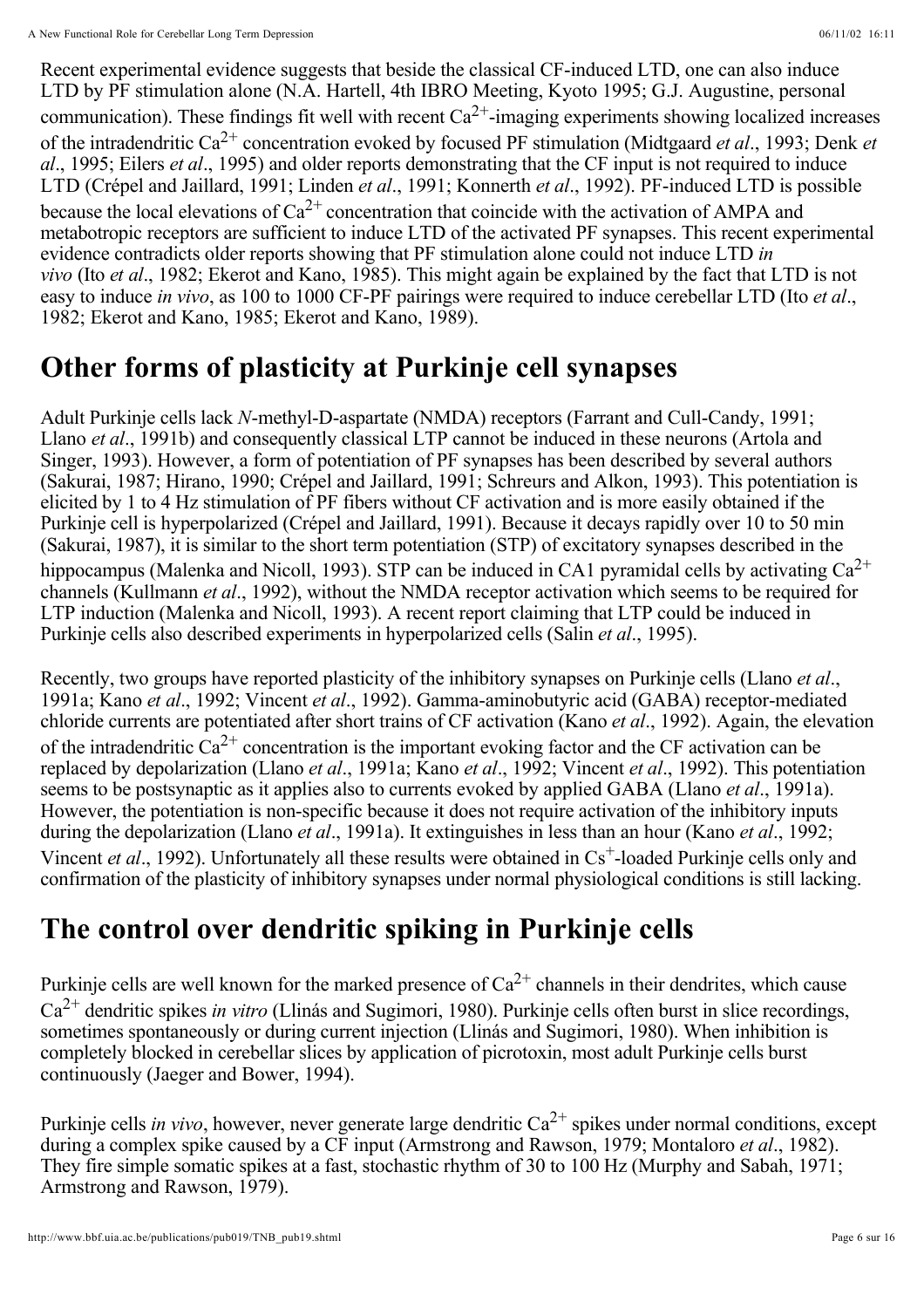The firing properties of these neurons are therefore quite different depending on whether one records activity in the slice preparation or *in vivo*. These differences are probably caused by the presence of background excitatory and inhibitory inputs in vivo. The effect of continuous synaptic activation was investigated with a large, detailed computer model of the Purkinje cell (De Schutter and Bower, 1994a). The results of these simulations are summarized in Fig. 2. The model reproduced the normal somatic firing pattern of Purkinje cells *in vitro*, which is a mixture of simple spikes and dendritic spikes (Fig. 2A). When only random PF excitation was applied to the model it burst continuously (Fig. 2B). This was caused by the large number of PF inputs (Harvey and Napper, 1991) and by the low activation threshold of the dendritic P-type Ca<sup>2+</sup> channels (Regan, 1991; Llinás and Sugimori, 1992). Very low rates of PF excitation caused a fast, regular firing of simple spikes (De Schutter and Bower, 1994b). Neither of these firing patterns is ever observed in vivo (Murphy and Sabah, 1971; Armstrong and Rawson, 1979) and in both patterns the firing frequency was relatively independent of the PF input frequency (De Schutter and Bower, 1994b). However, if random stellate cell inhibition was combined with PF excitation, a normal irregular firing pattern was obtained (Fig. 2C) and the firing frequency became very sensitive to small changes in PF input frequency. These simulations suggest that *in vivo* dendritic spikes are actively suppressed by inhibition (De Schutter and Bower, 1994b). This prediction was confirmed by intracellular recordings from Purkinje cells in vivo, where application of the GABAA receptor blocker bicuculline caused these cells to burst spontaneously (Jaeger and Bower, 1994).



Fig. 2: Computer simulation of Purkinje cell somatic firing patterns *in vitro* and *in vivo*. A CF input causes a complex spike towards the end of each trace (CF activation marked by  $*$ ). (A) Firing pattern in the slice preparation caused by 2 nA current injection in the soma. Initially the cell fires only simple spikes, subsequently dendritic  $Ca^{2+}$  spikes appear. (B) Firing pattern when only asynchronous PF inputs are provided to the model. The cell bursts continuously in a highly repetitive manner. This firing pattern is caused by dendritic spikes and can be recorded *in vivo* when inhibition is blocked.  $(C)$  Firing pattern when both asynchronous PF and inhibitory inputs are provided to the model. The cell fires an irregular rhythm consisting only of simples spikes, except after the CF input. This is the normal in vivo firing pattern.

This evidence indicates that the role of dendritic  $Ca^{2+}$  channels of Purkinje cells *in vivo* is not to generate large dendritric  $Ca^{2+}$  spikes. Instead they may play an important role in amplifying PF inputs *in vivo* (Llinás and Sugimori, 1992; De Schutter, 1994; De Schutter and Bower, 1994c) and in providing a mechanism for background PF inputs to interact with coherent input (De Schutter, 1995b). The computer model shows that the activation of dendritic  $Ca^{2+}$  channels required for these amplification mechanisms (De Schutter and Bower, 1994c) is similar to that observed experimentally (Eilers et al., 1995) and does not result in the appearance of burst activity in the firing pattern.

# **A new hypothesis: LTD as a local feedback process**

While numerous aspects of LTD remain poorly described, there can be no doubt of its existence. But, for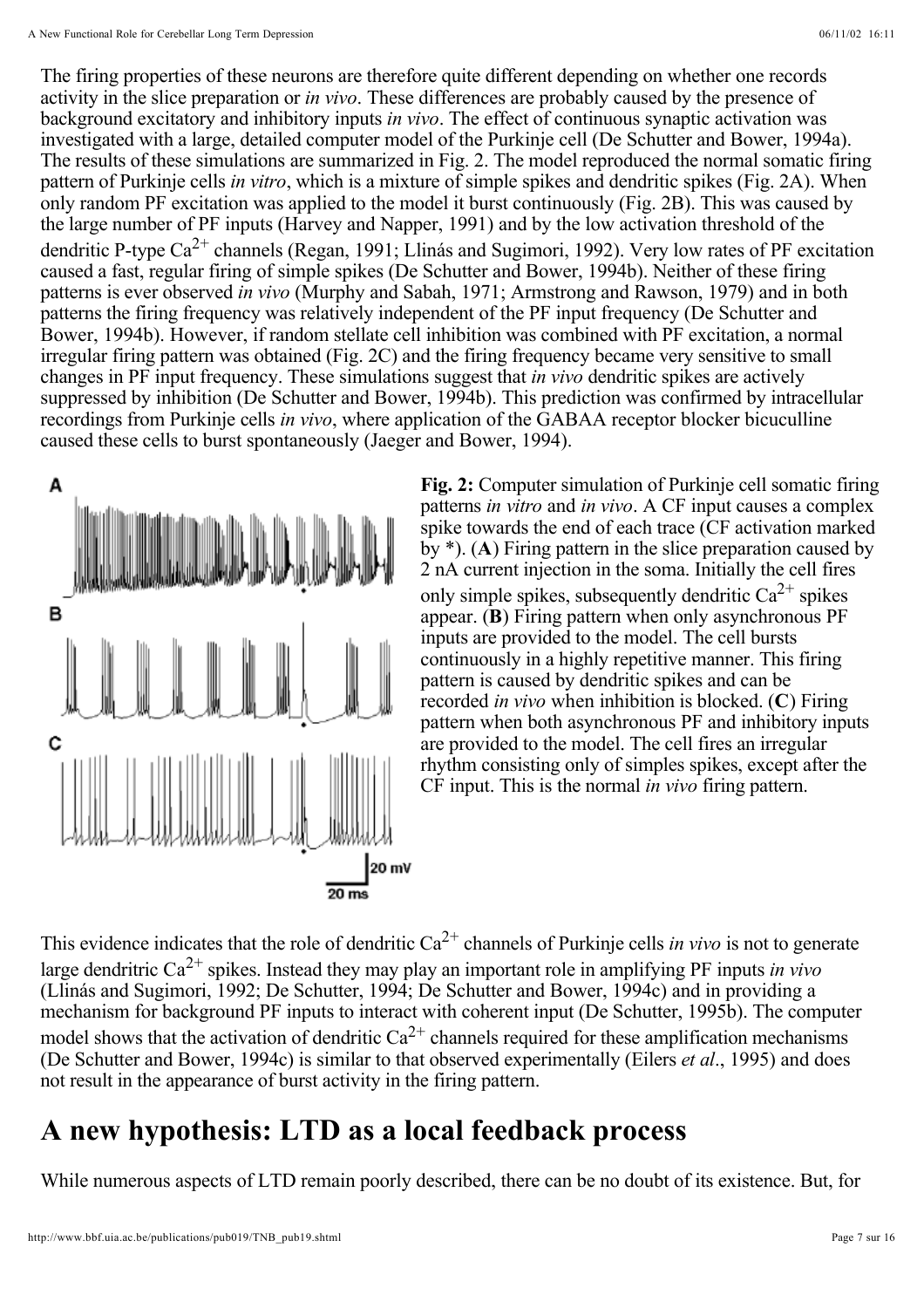reasons mentioned above, it is not evident that this change in synaptic strength could function as a memory trace within the framework of the Marr-Albus-Ito theories. While some researchers have tried to adapt these theories, for example by giving the olivary inputs a different role (Houk et al., 1990), it seems more useful to consider whether LTD could have a completely different function in the cerebellar circuitry.

In my review of LTD and Purkinje cell properties, I have discussed several facts which together point to such an alternative theory. To recapitulate, continuous strong inhibition of Purkinje cells is essential to suppress dendritic spikes *in vivo* (Fig. 2) and to maintain a simple spike firing pattern which is sensitive to changes in PF input frequency (De Schutter and Bower, 1994b). Therefore it is likely that the suppression of spontaneously generated dendritic spikes by inhibitory neurons is important for the normal function of Purkinje cells *in vivo*. However, the cerebellum seems maladapted to maintain this suppression of dendritic spikes as it lacks any circuitry that can provide local negative feedback. If a particular region of a Purkinje cell dendrite is being overstimulated, there is a need for a feedback mechanism that can increase the inhibitory drive, reduce the amount of excitatory input, or both. Without such a mechanism, a mismatch between inhibition and excitation onto an individual Purkinje cell would cause the neuron to fire  $Ca^{2+}$ spikes if the rate of excitation is too high, or if there is too much inhibition the cell would not fire at all (De Schutter and Bower, 1994b) .

Actually, negative feedback does exist in the cerebellum, but not at the circuit level. The PF-induced LTD and the other forms of Purkinje cell synaptic plasticity all have properties which make then suitable to implement the required feedback, albeit at a slower time scale than that usually associated with control mechanisms. The way in which this plasticity-induced feedback would work is presented in Fig. 3. Let's assume that an overexcitation caused by a lack of sufficient inhibition, results in a large depolarization of parts of the dendrite (Fig. 3A). This depolarization will open voltage-gated  $Ca^{2+}$  channels and the local  $Ca^{2+}$  concentration will rise whenever the PF inputs are active. First, this increased  $Ca^{2+}$  concentration will potentiate all inhibitory inputs onto that region of the dendrite. Next, if the  $Ca^{2+}$  concentration repeatedly crosses a certain (unknown) threshold, LTD of the active PF inputs will be induced (Fig. 3B). This will eventually result in a net reduction of the excitatory drive on that part of the Purkinje cell dendrite so that much less voltage-gated  $Ca^{2+}$  channels are activated whenever the local PF input fires. This diminishes the chance of triggering a dendritic spike and at the same time the  $Ca^{2+}$  concentration will remain within normal levels. The opposite could happen if inhibition is too strong. Though the induction properties of STP in Purkinje cells have not been studied, it seems likely that STP will occur if a high rate of PF activation does not cause a minimal depolarization evoking at the same time a small increase in  $Ca^{2+}$ concentration. Thus, if excitation is not effective, active PF inputs will be potentiated and at the same time potentiation of inhibitory inputs will decrease.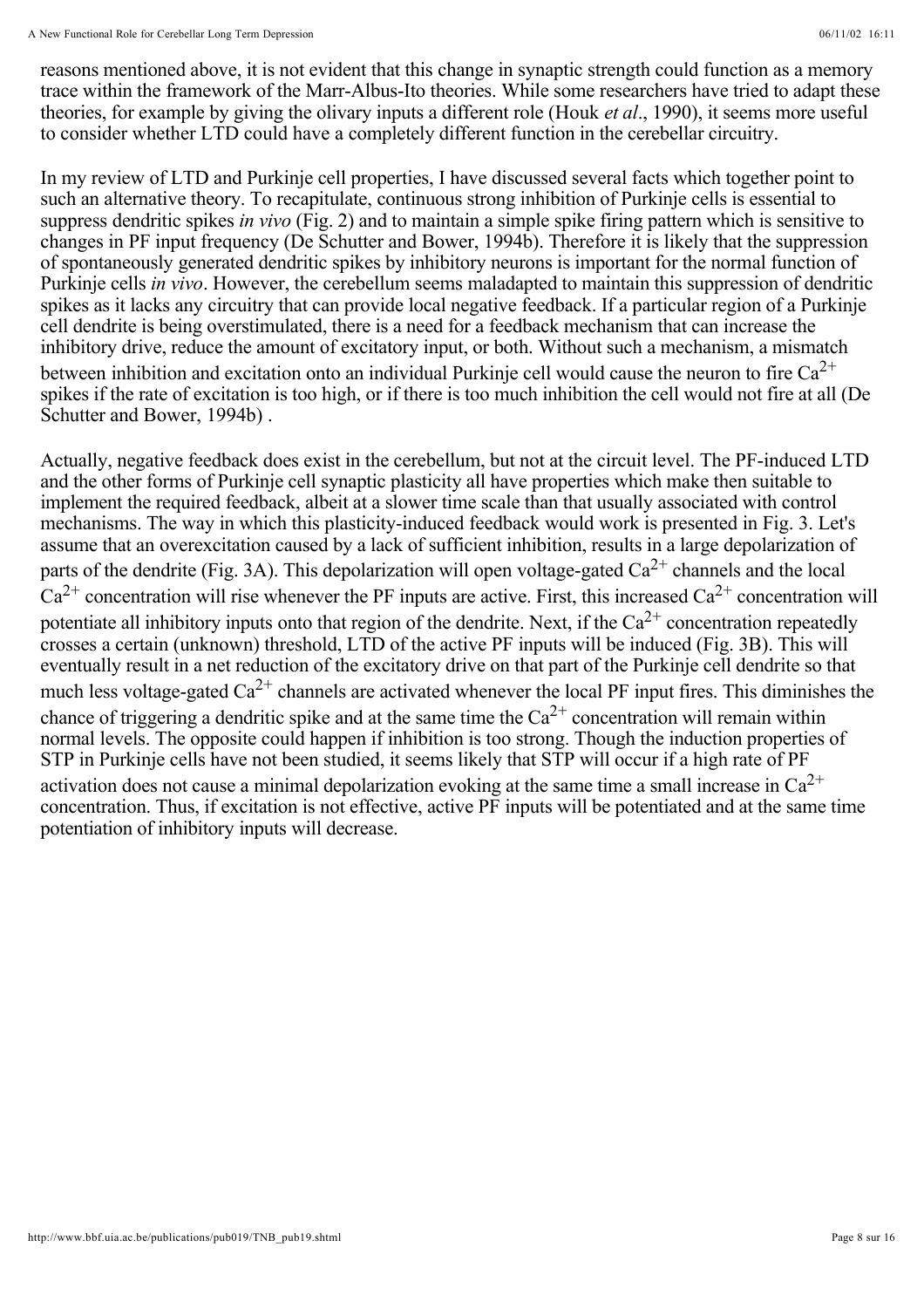

Fig. 3: Schematic illustration of LTD and potentiation of inhibitory inputs as a local negative feedback process. A small part of a Purkinje cell dendrite is shown. PF synapses are represented by triangles and inhibitory synapses by circles, black synapses are active.  $(A)$  The dendrite is being overstimulated by the co-activation of several PF inputs. This results in a depolarization and  $Ca^{2+}$  inflow. The increase in  $Ca^{2+}$  concentration will cause potentiation of all inhibitory synapses and eventually induce LTD of the active PF synapses, resulting in the situation

shown in  $(B)$  Now co-activation of the same, depressed PF synapses combined with the potentiated inhibitory inputs cause a much smaller depolarization and only a small increase in the  $Ca^{2+}$  concentration, insufficient to induce any additional changes in synaptic strength.

Because not much is known about the detailed induction and extinction kinetics of LTD (Linden, 1994) and STP (Sakurai, 1987), it is difficult to predict in the context of this hypothesis the timescales over which cerebellar LTD and STP will occur in vivo. One possibility is that LTD is a gradual process, with the amount of weakening correlated to the  $Ca^{2+}$  level beyond a certain threshold, and with a relatively fast extinction (Sakurai, 1987). In that case, one would predict that LTD is part of a dynamic equilibrium which adapts continuously to slow changes in excitation patterns. In the opposite case, where depression tends to reach a low, fixed synaptic strength and show little extinction, one would expect LTD to be induced mainly during early life, until a stable equilibrium is reached. In this context it is interesting to note that LTD investigations are often performed on Purkinje cells from fetal (Linden et al., 1991) or juvenile (Crépel and Jaillard, 1991; Konnerth et al., 1992) animals.

The new hypothesis does not provide any specific function to the CF input. Based on the arguments presented earlier, it could be argued that CF-induced LTD does not occur under normal in vivo conditions because too may co-activations with the same PF inputs are required (Ito *et al.*, 1982; Ekerot and Kano, 1985; Ekerot and Kano, 1989). However, at this time we do not know enough about the quantitative requirements for the induction of any form of cerebellar LTD. More experiments are needed to resolve this issue and to explore the functional role of PF-induced LTD (De Schutter, 1995a).

The hypothesis presented in this chapter proposes that LTD is part of a local regulatory mechanism, required for normal Purkinje cell function. A consequence of this hypothesis is that locally controlled changes in the gain of PF synapses should not interfere with the function of the cerebellar cortex, which is in contrast to the Marr-Albus-Ito theories where PF synaptic strengths encode learned information. But if motor learning is not the function of Purkinje cells and the cerebellum, then what could it be? Recent experimental evidence suggests that the human cerebellum may also be involved in cognitive and language functions (Leiner *et al.*, 1989) and Bower presents in this volume evidence for a role in the control over sensory acquisition. Based on fractured somatotopy of MF inputs (Shambes et al., 1978; Bower and Kassel, 1990) and on our own modeling work (De Schutter, 1994; De Schutter and Bower, 1994b) we have proposed that the Purkinje cell can operate as a filter which is responsive to fast variations in PF input activity, while the slower changes in PF frequency that are canceled by feedforward inhibition change the gain of the filter (De Schutter and Bower, 1993; De Schutter, 1995b). If Purkinje cells indeed operate as temporal filters, they would be much less sensitive to the synaptic strength of PF inputs.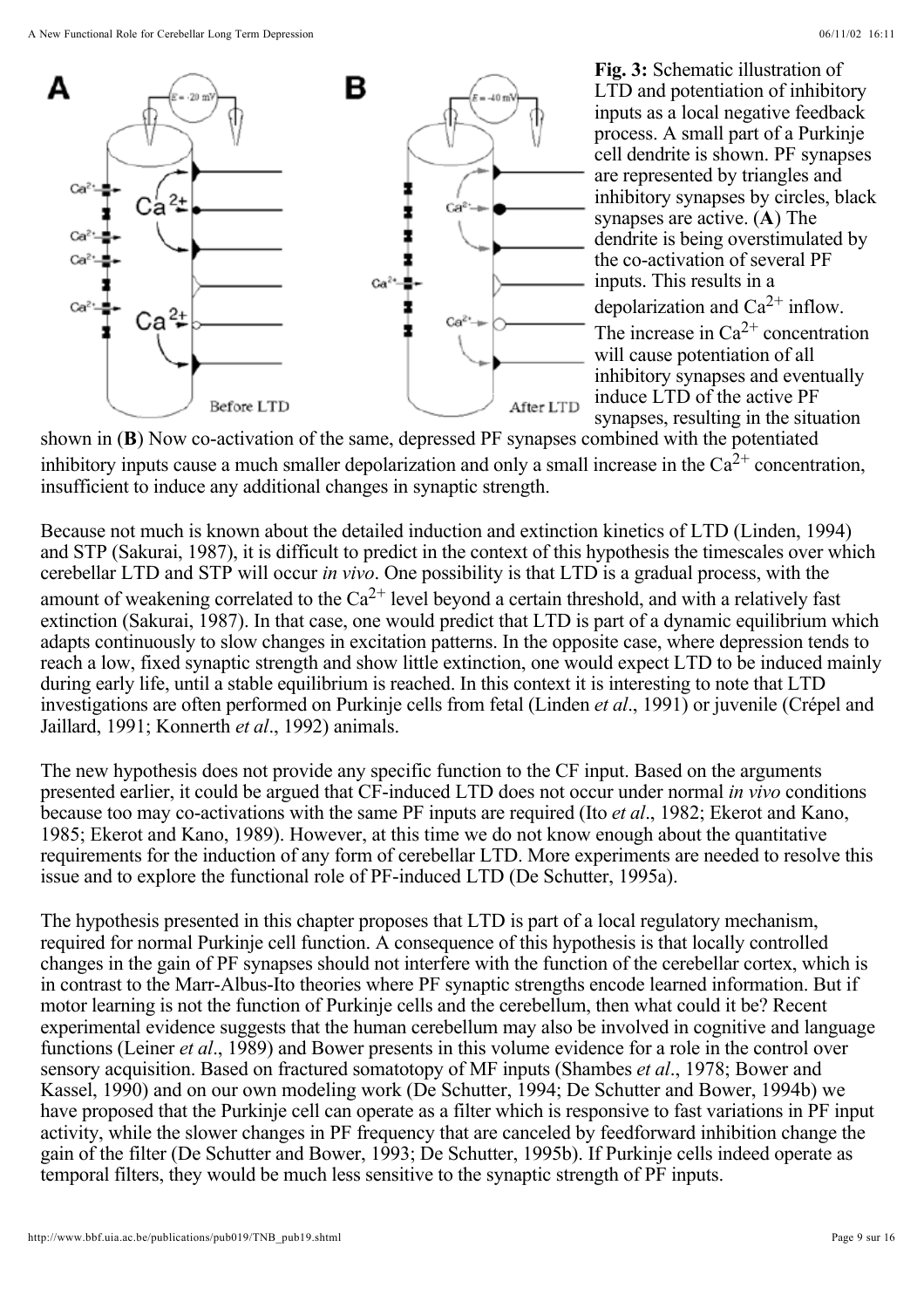In conclusion, the synaptic plasticity of PF and inhibitory synapses may not be a memory trace at all, but instead might provide a local feedback mechanism. This mechanism regulates the total excitation of the Purkinje cell at a level of depolarization where the simple spike firing rhythm is maximally responsive to changes in PF input and where no full-blown dendritic  $Ca^{2+}$  spikes are generated (De Schutter and Bower, 1994b). The feedback process is controlled by the dendritic  $Ca^{2+}$  concentration, which is an indicator of the level of depolarization caused by synaptic input. The longer persistence of LTD compared to STP of PF synapses suggests that preventing overstimulation is more important in this system, which has the largest convergence of excitatory inputs in the mammalian brain (Ito, 1984; Harvey and Napper, 1991).

#### **ACKNOWLEDGEMENTS**

I wish to thank David J. Perkel, Michael Lyons and Dieter Jaeger for their helpful comments on early versions of this manuscript. My work is supported by NFWO (Belgium), by HFSPO and by NIH RO1-MH52903.

#### **REFERENCES**

Aiba, A., Chen, C., Herrup, K., Rosenmund, C., Stevens, C.F. and Tonegawa, S. (1994a) Reduced hippocampal long-term potentiation and context-specific deficit in associative learning in mGluR1 mutant mice. *Cell*, 79: 365-375.

Aiba, A., Kano, M., Chen, C., Stanton, M.E., Fox, G.D., Herrup, K., Zwingman, T.A. and Tonegawa, S. (1994b) Deficient cerebellar long-term depression and impaired motor learning in mGluR1 mutant mice. *Cell*, 79: 377-388.

Ajima, A. and Ito, M. (1995) A unique role of protein phosphatases in cerebellar long-term depression. *NeuroReport*, 6: 297-300.

Albus, J.S. (1971) A theory of cerebellar function. *Math. Biosci.*, 10: 25-61.

Andersson, G. and Armstrong, D.M. (1987) Complex spikes in Purkinje cells in the lateral vermis (b zone) of the cat cerebellum during locomotion. *J. Physiol. (London)*, 385: 107-134.

Armstrong, D.M. and Rawson, J.A. (1979) Activity patterns of cerebellar cortical neurones and climbing fibre afferents in the awake cat. *J. Physiol. (London)*, 289: 425-448.

Artola, A. and Singer, W. (1993) Long-term depression of excitatory synaptic transmission and its relationship to long-term potentiation. *Trends Neurosci.*, 16: 480-487.

Barbour, B. (1993) Synaptic currents evoked in Purkinje cells by stimulating individual granule cells. *Neuron*, 11: 759-769.

Bishop, G.A. (1982) The pattern of distribution of the local axonal collaterals of Purkinje cells in the intermediate cortex of the anterior lobe and paramedian lobule of the cat cerebellum. J. Comp. Neurol., 210: 1-9.

Bliss, T.V.P. and Collingridge, G. (1993) A synaptic model of memory: long-term potentiation in the hippocampus. *Nature*, 361: 31-39.

Bloedel, J.R. (1992) Functional heterogeneity with structural homogeneity: how does the cerebellum operate? *Behav. Brain Sci.*, 15: 666-678.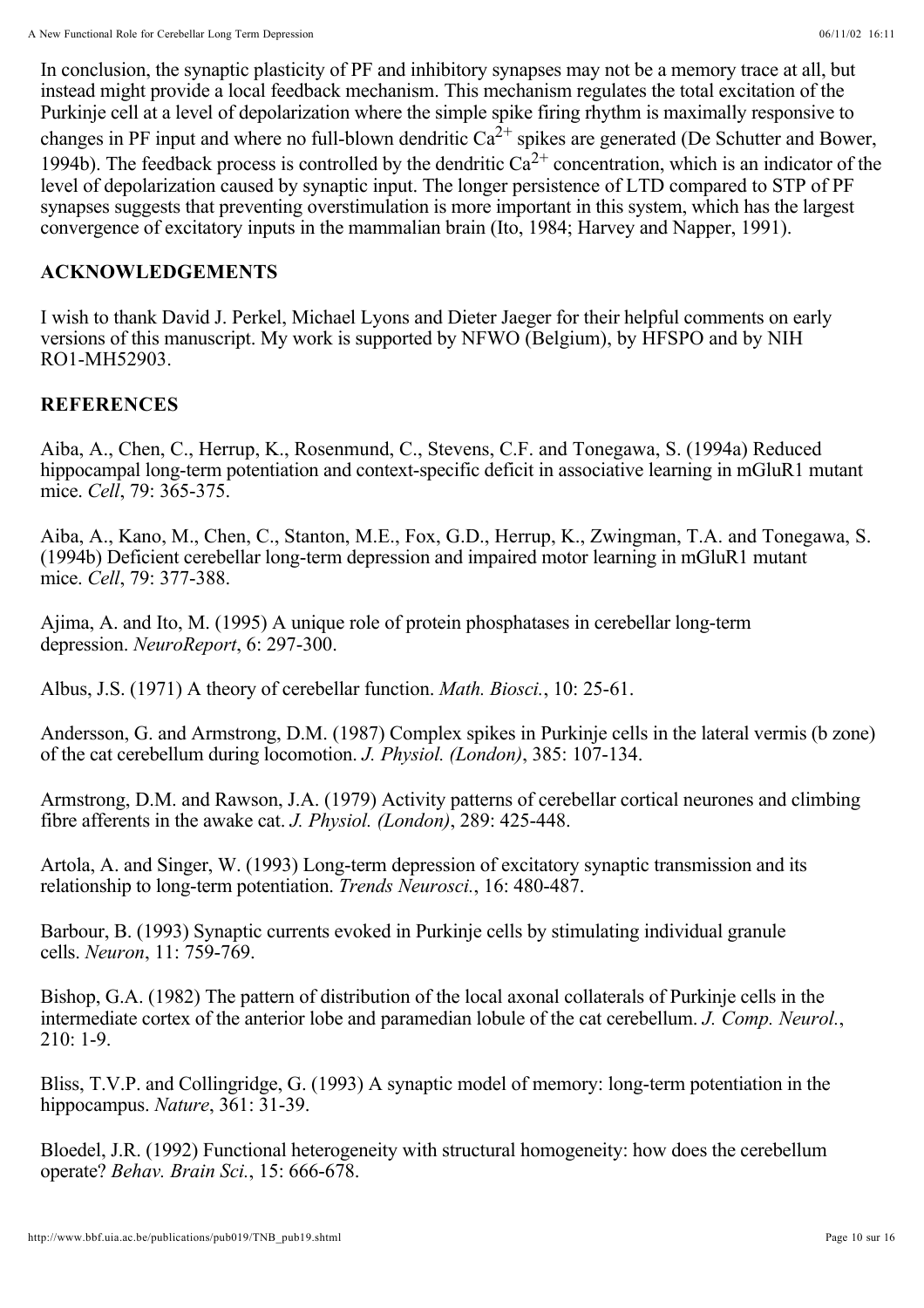Bower, J.M. and Kassel, J. (1990) Variability in tactile projection patterns to cerebellar folia crus IIA of the Norway rat. *J. Comp. Neurol.*, 302: 768-778.

Callaway, J.C., Lasser-Ross, N. and Ross, W.N. (1995) IPSPs strongly inhibit climbing fiber-activated  $[Ca^{2+}]\iota$  increases in the dendrites of cerebellar Purkinje neurons. *J. Neurosci.*, 15: 2777-2787.

Colin, F., Manil, J. and Desclin, J.C. (1980) The olivocerebellar system. I. Delayed and slow inhibitory effects: an overlooked salient feature of cerebellar climbing fibers. *Brain Res.*, 187: 3-27.

Conquet, F., Bashir, Z.I., Davies, C.H., H., D., Ferraguti, F., Bordi, F., Franz-Bacon, K., Reggiani, A., Matarese, V., Condé, F., Collingridge, G.L. and F., C. (1994) Motor deficit and impairment of synaptic plasticity in mice lacking mGluR1. *Nature*, 372: 237-243.

Crépel, F. and Jaillard, D. (1991) Pairing of pre- and postsynaptic activities in cerebellar Purkinje cells induces long-term changes in synaptic efficacy in vitro. *J. Physiol. (London)*, 432: 123-141.

Daniel, H., Hemart, N., Jaillard, D. and Crépel, F. (1993) Long-tetm depression requires nitric oxide and guanosine 3':5' cyclic monophosphate production in rat cerebellar Purkinje cells. *Eur. J. Neurosci.*, 5: 1079-1082.

De Schutter, E. (1994) Modelling the cerebellar Purkinje cell: Experiments in computo. In J. van Pelt, M.A. Corner, H.B.M. Uylings and F.H. Lopes da Silva (Eds.), *Progress in Brain Research, Vol. 102*, pp. 427-441.

De Schutter, E. (1995a) Cerebellar long-term depression might normalize excitation of Purkinje cells: a hypothesis. Trends Neurosci., 18: 291-295.

De Schutter, E. (1995b) Dendritic calcium channels amplify the variability of postsynaptic responses. Abstr. Soc. Neurosci., 21: 586.

De Schutter, E. and Bower, J.M. (1993) Interactions between parallel and ascending fiber inputs in a Purkinje cell model. *Abstr. Soc. Neurosci.*, 19: 1588.

De Schutter, E. and Bower, J.M. (1994a) An active membrane model of the cerebellar Purkinje cell. I. Simulation of current clamps in slice. J. Neurophysiol., 71: 375-400.

De Schutter, E. and Bower, J.M. (1994b) An active membrane model of the cerebellar Purkinje cell: II. Simulation of synaptic responses. J. Neurophysiol., 71: 401-419.

De Schutter, E. and Bower, J.M. (1994c) Simulated responses of cerebellar Purkinje cell are independent of the dendritic location of granule cell synaptic inputs. Proc. Natl. Acad. Sci. USA, 91: 4736-4740.

Denk, W., Sugimori, M. and Llinás, R.R. (1995) 2 types of calcium response limited to single spines in cerebellar Purkinje cells. *Proc. Natl. Acad. Sci. USA*, 92: 8279-8282.

Dugas, C. and Smith, A.M. (1992) Responses of cerebellar Purkinje cells to slip of a hand-held object. *J.*  , 67: 483-495. *Neurophysiol.*

Ebner, T.J., Yu, Q.-X. and Bloedel, J.R. (1983) Increase in Purkinje cell gain associated with natural activated climbing fiber input. *J. Neurophysiol.*, 50: 205-219.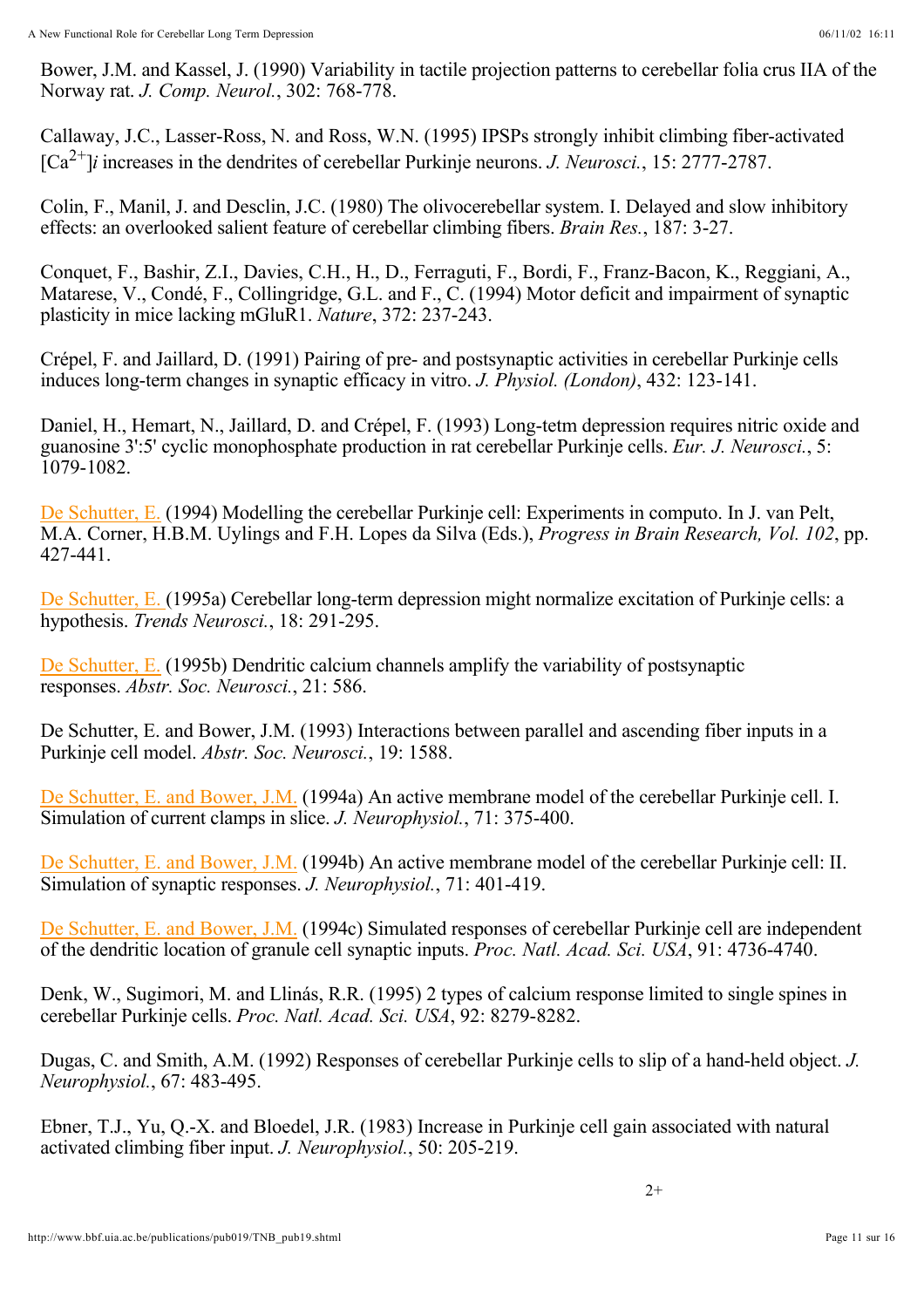Eilers, J., Augustine, G.J. and Konnerth, A. (1995) Subthreshold synaptic Ca signaling in fine dendrites and spines of cerebellar Purkinje neurons. *Nature*, 373: 155-158.

Ekerot, C.-F. and Kano, M. (1985) Long-term depression of parallel fibre synapses following stimulation of climbing fibres. *Brain Res.*, 342: 357-360.

Ekerot, C.-F. and Kano, M. (1989) Stimulation parameters influencing climbing fibre induced long-term depression of parallel fibre synapses. *Neurosci. Res.*, 6: 264-268.

Farrant, M. and Cull-Candy, S.G. (1991) Excitatory amino acid receptor-channels in Purkinje cells in thin cerebllar slices. *Proceedings of the Royal Society of London Series B*, 244: 179-184.

Ghelarducci, B., Ito, M. and Yagi, N. (1975) Impulse discharges from flocculus Purkinje cells of alert rabbits during visual stimulation combined with horizontal head rotation. *Brain Res.*, 87: 66-72.

Hardiman, M.J. and Yeo, C.H. (1992) The effect of kainic acid lesions of the cerebellar cortex on the conditioned nictating membrane response in the rabbit. *Eur. J. Neurosci.*, 4: 966-980.

Harvey, J.A., Welsh, J.P., Yeo, C.H. and Romano, A.G. (1993) Recoverable and nonrecoverable deficits in conditioned responses after cerebellar cortical lesions. *J. Neurosci.*, 13: 1624-1635.

Harvey, R.J. and Napper, R.M.A. (1991) Quantitative studies of the mammalian cerebellum. *Prog.*  , 36: 437-463. *Neurobiol.*

Hebb, D.O. (1949)*The organization of behavior: A neuropsychological theory.*, John Wiley, New York.

Hirano, T. (1990) Depression and potentiation of the synaptic transmission between a granule cell and a Purkinje cell in rat cerebellar culture. *Neurosci. Lett.*, 119: 141-144.

Houk, J.C., Singh, S.P., Fisher, C. and Barto, A.G. (1990) An adaptive sensorimotor network simulation inspired by the anatomy and physiology of the cerebellum. In W.T. Miller, R.S. Sutton and P.J. Werbos (Eds.), *Neural networks for control*, MIT Press, Cambridge, Mass., pp. 301-348.

Ito, M. (1982) Cerebellar control of the vestibulo-ocular reflex - around the flocculus hypothesis. *Annu.*  , 5: 275-298. *Rev. Neurosci.*

Ito, M. (1984)*The cerebellum and neural control.*, Raven Press, New York.

Ito, M. (1989) Long-term depression. *Annu. Rev. Neurosci.*, 12: 85-102 .

Ito, M. (1996) The new hypothesis does not detract from the MAIT theory. *Trends Neurosci.*, in press.

Ito, M. and Kano, M. (1982) Long-lasting depression of parallel fiber-Purkinje cell transmission induced by conjunctive stimulation of parallel fibers and climbing fibers in the cerebellar cortex. *Neurosci. Lett.*, 33: 253-258.

Ito, M. and Karachot, L. (1990) Receptor subtypes involved in, and time course of, the long-term desensitization of glutamate receptors in cerebellar Purkinje cells. *Neurosci. Res.*, 8: 303-307.

Ito, M., Sakurai, M. and Tongroach, P. (1982) Climbing fiber induced depression of both mossy fibre responsiveness and glutamate sensitivity of cerebellar Purkinje cells. *J. Physiol. (London)*, 324: 133-134.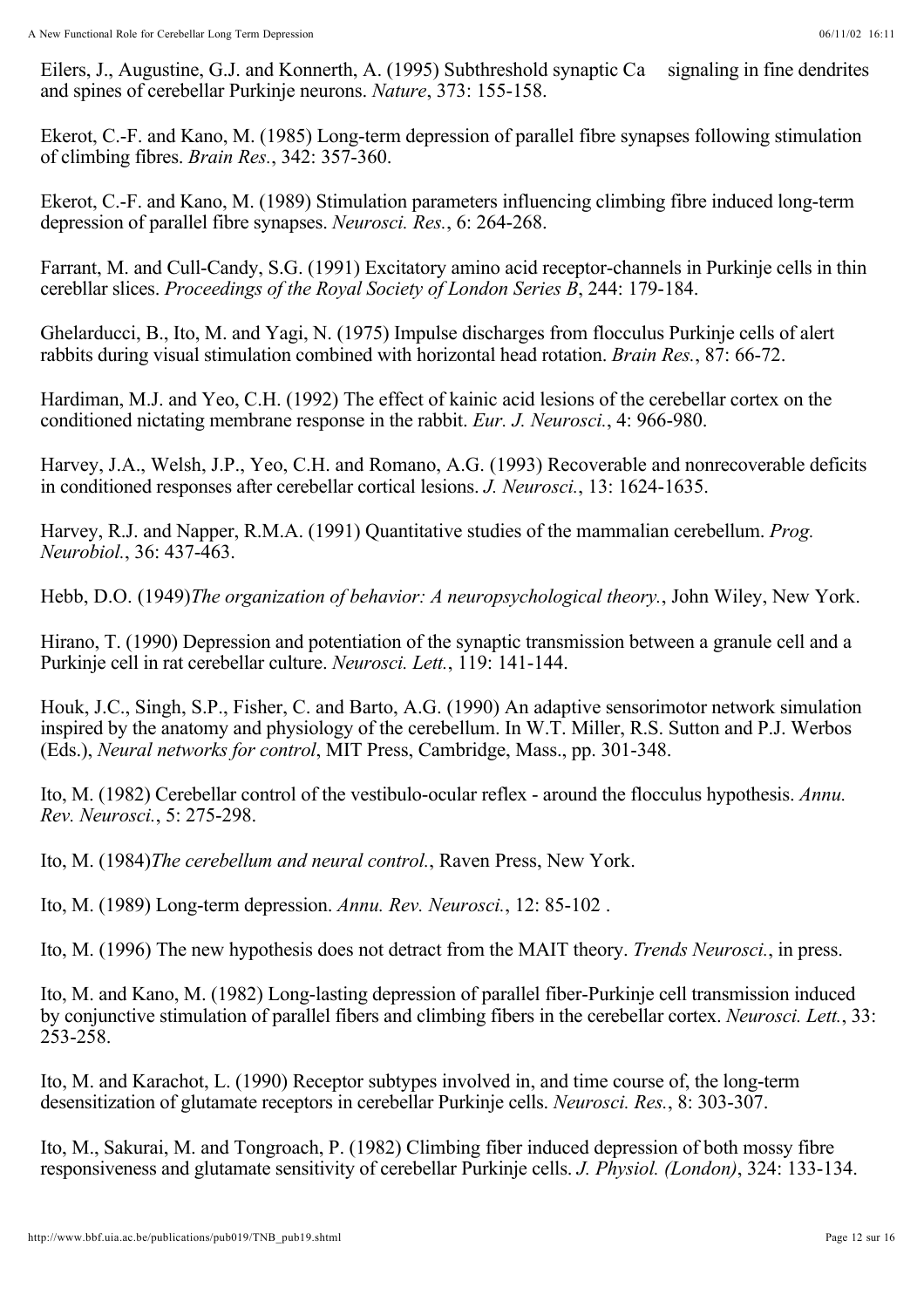Jaeger, D. and Bower, J.M. (1994) Prolonged responses in rat cerebellar Purkinje cells following activation of the granule cell layer: an intracellular *in vitro* and *in vivo* investigation. *Exp. Brain Res.*, 100: 200-214.

Kano, M., Rexhausen, U., Dreessen, J. and Konnerth, A. (1992) Synaptic excitation produces a long-lasting rebound potentiation of inhibitory synaptic signals in cerebellar Purkinje cells. *Nature*, 356: 601-604.

Karachot, L., Kado, R.T. and Ito, M. (1994) Stimulus parameters for induction of long-term depression in *in vitro* rat Purkinje cells. *Neurosci. Res.*, 21: 161-168.

Knöpfel, T., Audinat, E. and Gähwiler, B.H. (1991) Climbing fibre responses in olivo-cerebellar slice cultures.II. Dynamics of cytosolic calcium in Purkinje cells. *Eur. J. Neurosci.*, 3: 343-348.

Konnerth, A., Dreessen, J. and Augustine, G.J. (1992) Brief dendritic calcium signals initiate long-lasting synaptic depression in cerebellar Purkinje cells. *Proc. Natl. Acad. Sci. USA*, 89: 7051- 7055.

Krupa, D.J., Thompson, J.K. and Thompson, R.F. (1993) Localization of a memory trace in the mammalian brain. *Science*, 260: 989-991.

Kullmann, D.M., Perkel, D.J., Manabe, T. and Nicoll, R.A. (1992)  $Ca^{2+}$  entry via postsynaptic  $Ca^{2+}$ channels can transiently potentiate excitatory synaptic transmission in the hippocampus. Neuron, 9: 1175-1183.

Lampl, I. and Yarom, Y. (1993) Subthreshold oscillations of the membrane potential: A functional synchronizing and timing device. *J. Neurophysiol.*, 70: 2181-2186.

Leiner, H.C., Leiner, A.L. and Dow, R.S. (1989) Reappraising the cerebellum: what does the hindbrain contribute to the forebrain. *Behav. Neurosci.*, 103: 998-1008.

Lev-Ram, V., Makings, L.R., Keitz, P.F., Kao, J.P.Y. and Tsien, R.W. (1995) Long-term depression in cerebellar Purkinje neurons results from coincidence of nitric oxide and depolarization-induced  $Ca^{2+}$ transients. Neuron, 15: 407-415.

Linden, D.J. (1994) Long-term synaptic depression in the mammalian brain. *Neuron*, 12: 457-472.

Linden, D.J., Dickinson, M.H., Smeyne, M. and Connor, J.A. (1991) A long-term depression of AMPA currents in cultured cerebellar Purkinje neurons. *Neuron*, 7: 81-89.

Linden, D.J., Smeyne, M. and Connor, J.A. (1993) Induction of cerebellar long-tern depression in culture requires postsynaptic action of sodium ions. *Neuron*, 11: 1093-1100.

Linden, D.J., Dawson, T.M. and Dawson, V.L. (1995) An evaluation of the nitric oxide/cGMP/cGMP-dependent protein-kinase cascade in the induction of cerebellar long-term depression in culture. *J. Neurosci.*, 15: 5098-5105.

Lisberger, S.G. (1988) The neural basis for learning of simple motor skills. *Science*, 242: 728-735.

Lisberger, S.G. (1994) Neural basis for motor learning in the vestibuloocular reflex of primates. III. Computational and behavioral analysis of the sites of learning. *J. Neurophysiol.*, 72: 974-998.

Lisberger, S.G. and Pavelko, T.A. (1988) Brain stem neurons in modified pathways for motor learning in the primate vestibulo-ocular reflex. *Science*, 242: 771-773.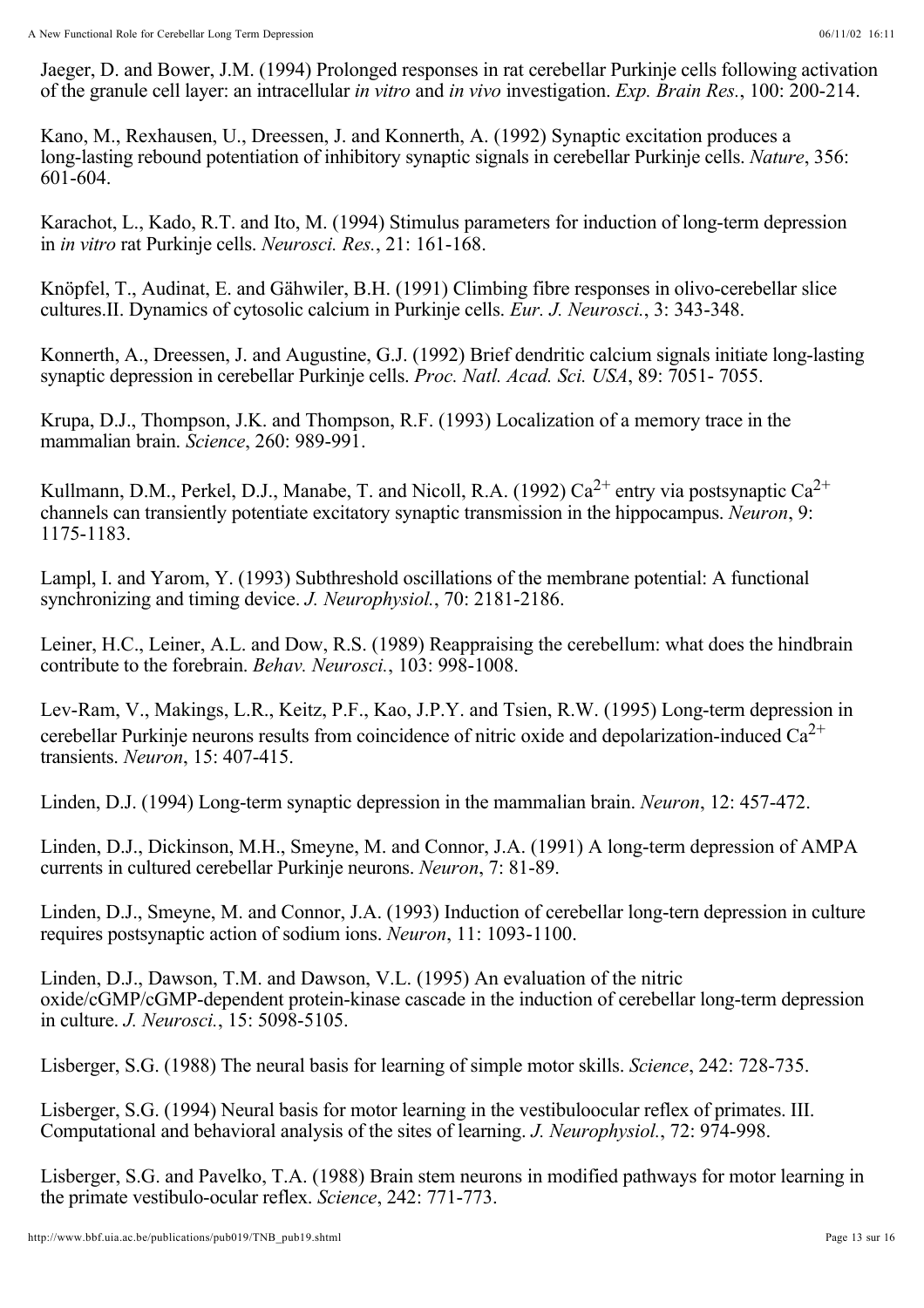Lisberger, S.G., Pavelko, T.A., Bronte-Stewart, H.M. and Stone, L.S. (1994a) Neural basis for motor learning in the vestibuloocular reflex of primates. II. Changes in the responses of horizontal gaze velocity Purkinje cells in the cerebellar flocculus and ventral paraflocculus. *J. Neurophysiol.*, 72: 954-973.

Lisberger, S.G., Pavelko, T.A. and Broussard, D.M. (1994b) Neural basis for motor learning in the vestibuloocular reflex of primates. I. Changes in the responses of brain stem neurons. *J. Neurophysiol.*, 72: 928-953.

Llano, I., Leresche, N. and Marty, A. (1991a) Calcium entry increases the sensitivity of cerebellar Purkinje cells to applied GABA and decreases inhibitory synaptic currents. *Neuron*, 6: 565-574.

Llano, I., Marty, A., Armstrong, C.M. and Konnerth, A. (1991b) Synaptic- and agonist-induced excitatory currents of Purkinje cells in rat cerebellar slices. *J. Physiol. (London)*, 434: 183-213.

Llinás, R.R. (1981) Cerebellar modelling. *Nature*, 291: 279-280.

Llinás, R.R. and Sugimori, M. (1980) Electrophysiological properties of in vitro Purkinje cell dendrites in mammalian cerebellar slices. *J. Physiol. (London)*, 305: 197-213.

Llinás, R.R. and Sugimori, M. (1992) The electrophysiology of the cerebellar Purkinje cell revisited. In R.R. Llinás and C. Sotelo (Eds.), *The cerebellum revisited*, Springer-Verlag, Berlin, pp. 167-181.

Llinás, R.R. and Yarom, Y. (1981) Electrophysiology of mammalian inferior olivary neurones in vitro. Different types of voltage-dependent ionic conductances. J. Physiol. (London), 315: 549-567.

Llinás, R., Yarom, Y. and Sugimori, M. (1981) Isolated mammalian brain *in vitro*: new technique for analysis of electrical activity of neuronal circuit function. Fed. Proc., 40: 2240-2245.

Lou, J.S. and Bloedel, J.R. (1992) Responses of sagitally aligned Purkinje cells during perturbed locomotion: synchronous activation of climbing fiber inputs. *J. Neurophysiol.*, 68: 570-580.

Malenka, R.C. and Nicoll, R.A. (1993) NMDA-receptor-dependent synaptic plasticity: multiple forms and mechanisms. *Trends Neurosci.*, 16: 521-527.

Marr, D.A. (1969) A theory of cerebellar cortex. *J. Physiol. (London)*, 202: 437-470.

Midtgaard, J., Lasser-Ross, N. and Ross, W.N. (1993) Spatial distribution of  $Ca^{2+}$  influx in turtle Purkinje cell dendrites in vitro: role of a transient outward current. J. Neurophysiol., 70: 2455-2469.

Miles, F.A., Braitman, D.J. and Dow, B.M. (1980) Long-term adaptive changes in primate vestibuloocular reflex. IV. Electrophysiological observations in flocculus of adapted monkeys. *J. Neurophysiol.*, 43: 1477-1493.

Miles, F.A. and Lisberger, S.G. (1981) Plasticity in the vestibulo-ocular reflex: A new hypothesis. *Annu.*  , 4: 273-299. *Rev. Neurosci.*

Minsky, M. and Papert, S. (1969) Perceptrons: An introduction to computational geometry., MIT Press, Cambridge, MA.

Miyakawa, H., Lev-Ram, V., Lasser-Ross, N. and Ross, W.N. (1992) Calcium transients evoked by climbing fiber synaptic inputs in guinea pig cerebellar Purkinje neurons. *J. Neurophysiol.*, 68: 1178-1189.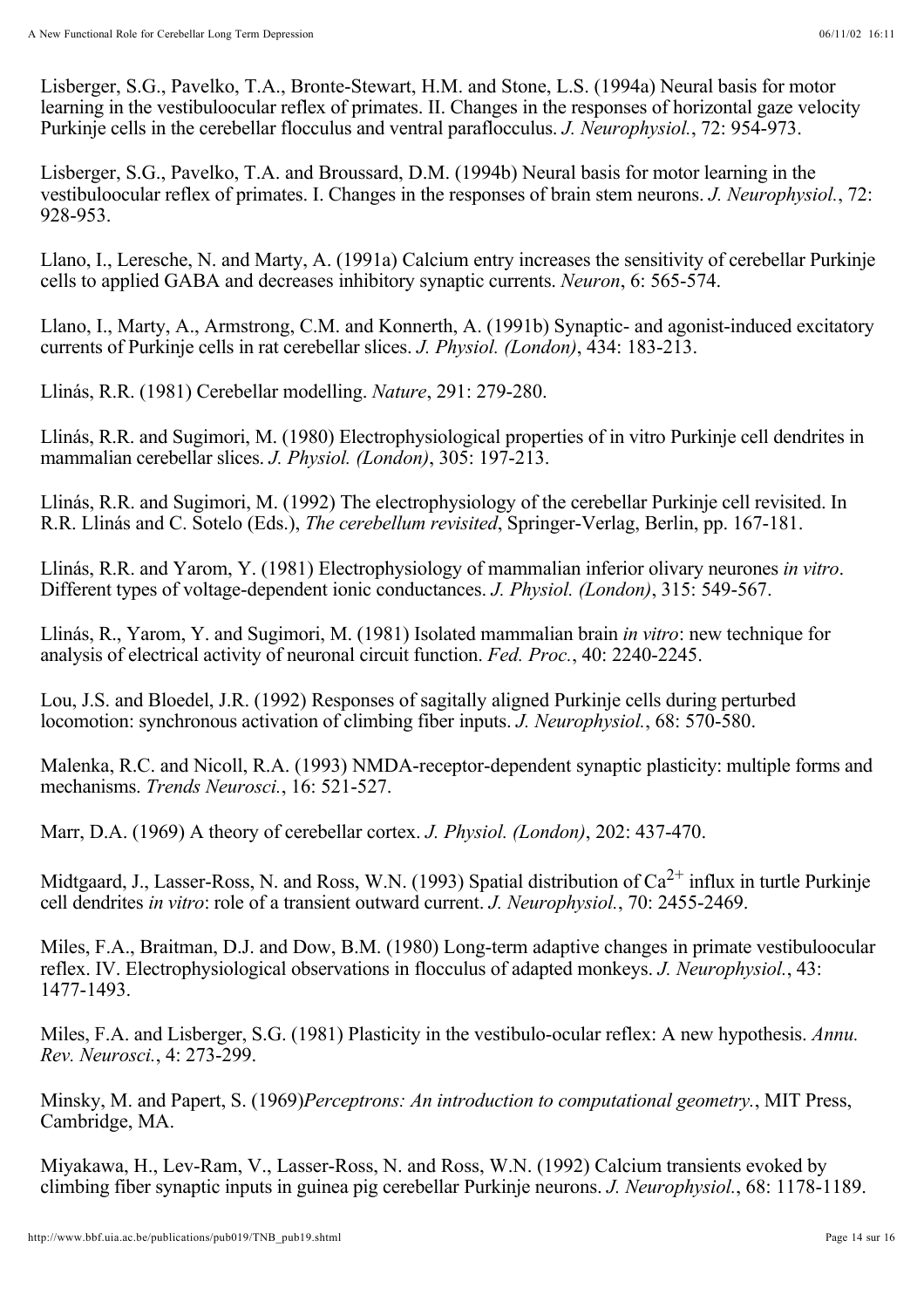Montaloro, P.G., Palestini, M. and Strata, P. (1982) The inhibitory effect of the olivocerebellar input to the cerebellar Purkinje cells in the rat. *J. Physiol. (London)*, 332: 187-202.

Murphy, J.T. and Sabah, N.H. (1971) Cerebellar Purkinje cell responses to afferent inputs.II. Mossy fiber activation. *Brain Res.*, 25: 469-482.

Nakanishi, S. (1992) Molecular diversity of glutamate receptors and implications for brain function. *Science*, 258: 597-603.

Ojakangas, C.L. and Ebner, T.J. (1992) Purkinje cell complex and simple spike changes during a voluntary arm movement learning task in the monkey. *J. Neurophysiol.*, 68: 2222-2236.

Perrett, S.P., Ruiz, B.P. and Mauk, M.D. (1993) Cerebellar cortex lesions disrupt learning-dependent timing of conditioned eyelid responses. *J. Neurosci.*, 13: 1708-1718.

Regan, L.J. (1991) Voltage-dependent calcium currents in Purkinje cells from rat cerebellar vermis. *J.*  , 11: 2259-2269. *Neurosci.*

Routtenberg, A. (1995) Knockout mouse fault lines. *Nature*, 374: 314-315.

Sakurai, M. (1987) Synaptic modification of parallel fibre-Purkinje cell transmission in *in vitro* guinea-pig cerebellar slices. *J. Physiol.* (London), 394: 463-480.

Sakurai, M. (1990) Calcium is an intracellular mediator of the climbing fiber in induction of cerebellar long-term depression. *Proc. Natl. Acad. Sci. USA*, 87: 3383-3385.

Salin, P., Malenka, R.C. and Nicoll, R.A. (1995) Mechanism of LTP at parallel fiber synapses of the cerebellum. *Abstr. Soc. Neurosci.*, 21: 1812.

Sasaki, K., Bower, J.M. and Llinás, R.R. (1989) Multiple Purkinje cell recording in rodent cerebellar cortex. *Eur. J. Neurosci.*, 1: 572-586.

Sato, Y., Miura, A., Fushiki, H. and Kawasaki, T. (1992) Short-term modulation of cerebellar Purkinje cell activity after spontaneous climbing fiber input. *J. Neurophysiol.*, 68: 2051-2062.

Schreurs, B.G. and Alkon, D.L. (1993) Rabbit cerebellar slice analysis of long-term depression and its role in classical conditioning. *Brain Res.*, 631: 235-240.

Shambes, G.M., Gibson, J.M. and Welker, W. (1978) Fractured somatotopy in granule cell tactile areas of rat cerebellar hemispheres revealed by micromapping. *Brain Behav. Evol.*, 15: 94-140.

Shepherd, G.M. (1990)*The synaptic organization of the brain.*, Oxford University Press, New York.

Shibuki, K. and Okada, D. (1991) Endogenous nitric oxide release required for long-term synaptic depression in the cerebellum. *Nature*, 349: 326-328.

Staub, C., Vranesic, I. and Knöpfel, T. (1992) Responses to metabotropic glutamate receptor activation of cerebellar Purkinje cells: induction of an inward current. *Eur. J. Neurosci.*, 4: 832-839.

Sugihara, I., Lang, E.J. and Llinás, R. (1993) Uniform olivocerebellar conduction time underlies Purkinje cell complex spike synchronicity in the rat cerebellum. *J. Physiol. (London)*, 470: 243-271.